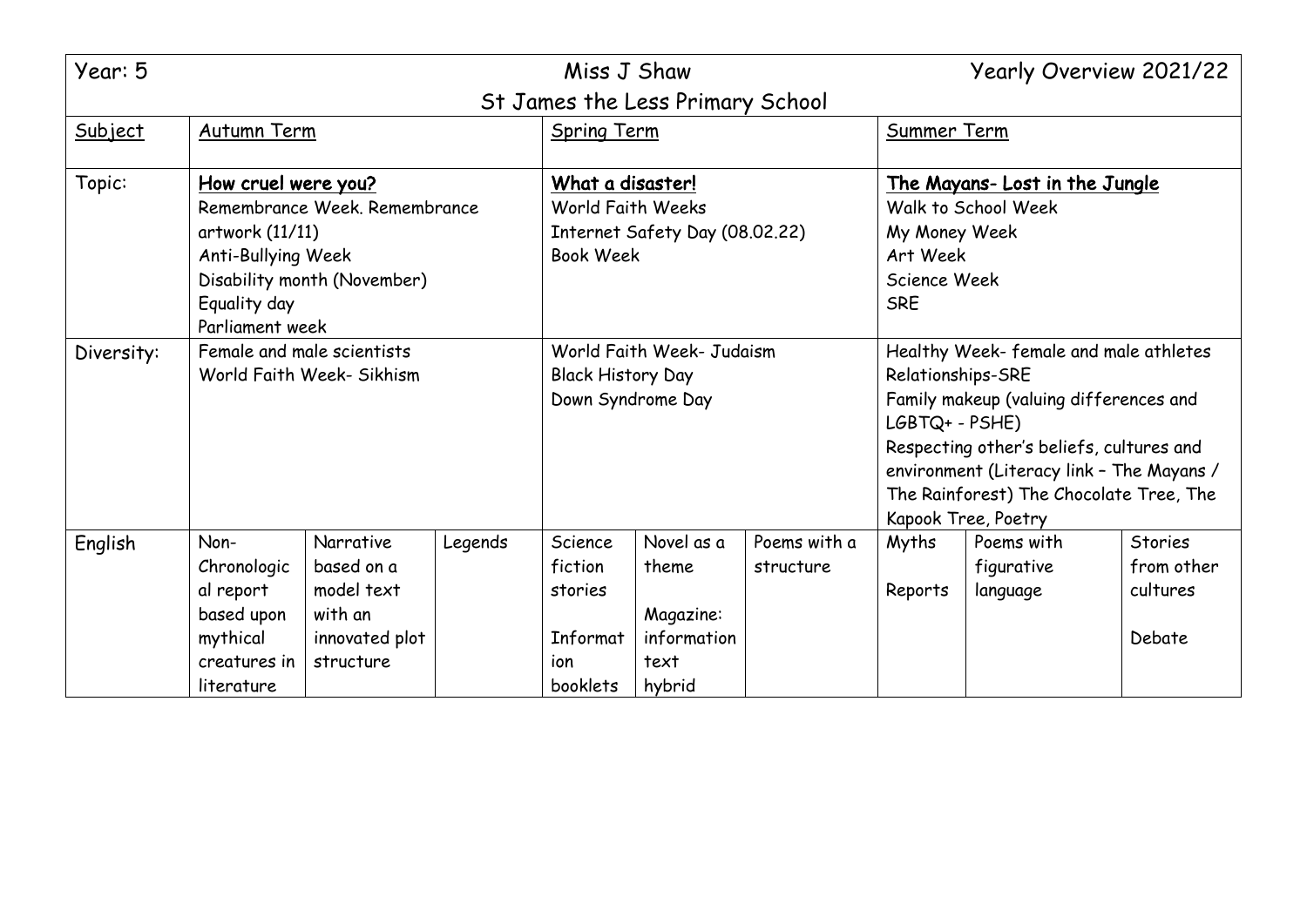| Maths     | Place value                                   | Mental $\times$ and $\div$ | Place value                                                        | Mental and written | Place value                               | Place value          |
|-----------|-----------------------------------------------|----------------------------|--------------------------------------------------------------------|--------------------|-------------------------------------------|----------------------|
|           | (decimals)                                    | (factors, multiples)       | Roman numerals                                                     | division           | Fractions                                 | Written calculations |
|           | Written + and -                               | Division including         | incl. negative                                                     | 2D and 3D shape    | Measures (time)                           | Fractions            |
|           | Geometry (angles)                             | problems                   | numbers                                                            | incl. sorting      | and statistics                            | Measures (mass,      |
|           | Geometry and                                  | Fractions (compare,        | Addition and                                                       | Calculating with   | Geometry                                  | volume and capacity) |
|           | measures                                      | order, equivalence)        | subtraction                                                        | fractions          | Addition and                              | Area and volume of   |
|           | (perimeter)                                   | Multiplication and         | including problems                                                 | Measures (area     | subtraction                               | shape                |
|           | Addition and                                  | measures (area)            | Mental and                                                         | and volume)        | Multiplication and                        |                      |
|           | subtraction                                   | Statistics and             | written                                                            | Statistics and     | division                                  |                      |
|           | (statistics)                                  | measures (time)            | multiplication                                                     | measures           |                                           |                      |
|           |                                               |                            | Measures (length,                                                  |                    |                                           |                      |
|           |                                               |                            | mass and capacity)                                                 |                    |                                           |                      |
|           |                                               |                            | Geometry                                                           |                    |                                           |                      |
|           |                                               |                            | (reflection and                                                    |                    |                                           |                      |
|           |                                               |                            | translation)                                                       |                    |                                           |                      |
|           |                                               |                            | Geometry (angles)                                                  |                    |                                           |                      |
| Science   | Forces<br>Properties and changes of materials |                            | Living Things and their Habitats<br><b>Animals Including Human</b> |                    | Earth and Space                           |                      |
|           |                                               |                            |                                                                    |                    |                                           |                      |
| Computing | Search Engines                                |                            | Data Handling                                                      |                    | Programming                               |                      |
|           |                                               |                            |                                                                    |                    | Online Safety                             |                      |
|           |                                               |                            |                                                                    |                    |                                           |                      |
| R.E       | Domestic church-Ourselves                     |                            | World Faith Week- Judaism                                          |                    | Confirmation / Pentecost - transformation |                      |
|           | World Faith Week- Sikhism                     |                            | Eucharist-Memorial sacrifice                                       |                    | CST 4 Rights and Responsibilities         |                      |
|           | Life Choices CST 2 - Family and               |                            | CST 6 The dignity of work                                          |                    | Reconciliation-freedom and responsibility |                      |
|           | Community                                     |                            |                                                                    |                    | CTS 7 - Stewardship                       |                      |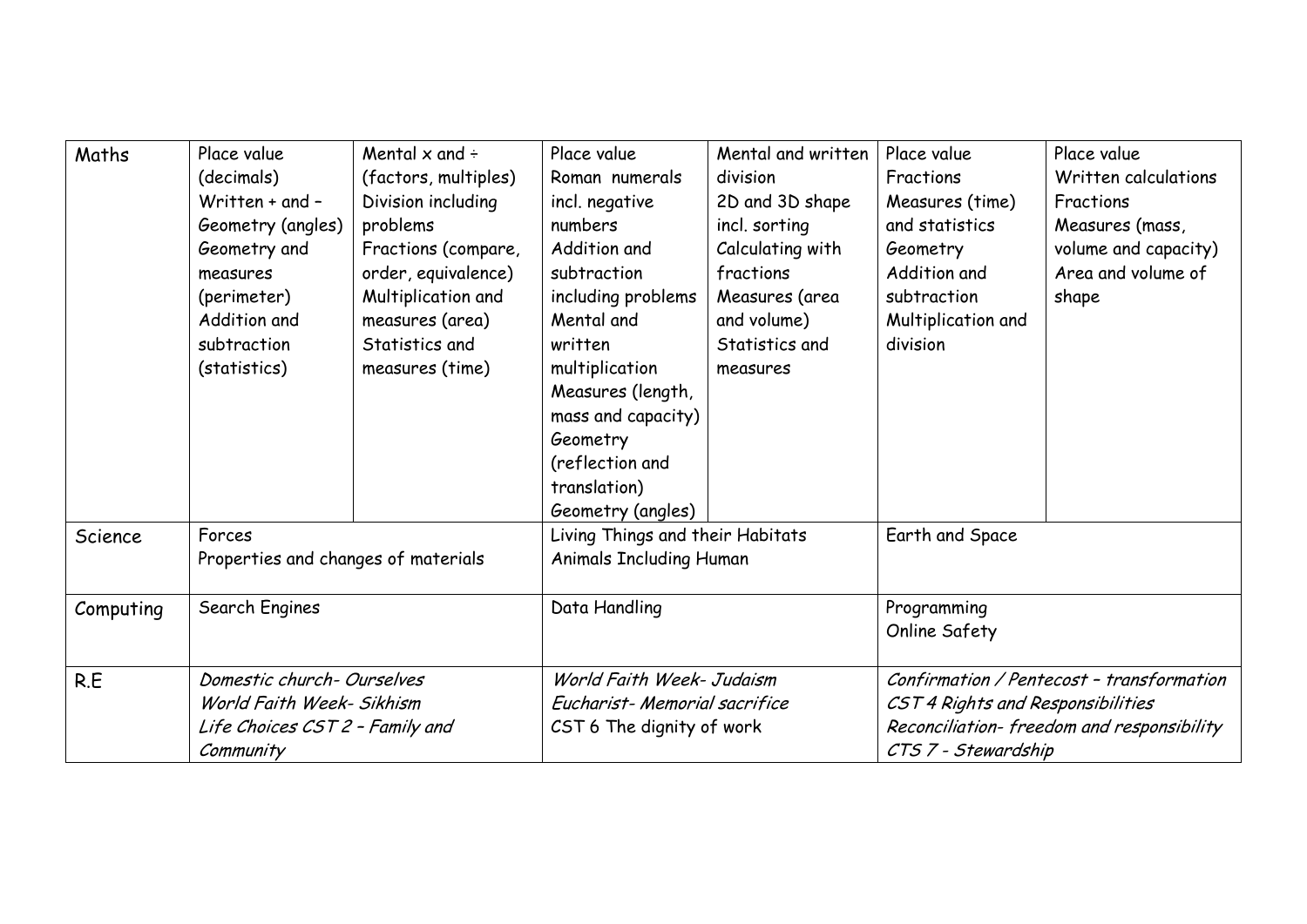|           | Advent - Hope                                                                                                                                                                       | Lent/Easter-Sacrifice<br>$CST$ 5 - Option for the poor and<br>vulnerable                                                                       |                                                                                                                                                                 |
|-----------|-------------------------------------------------------------------------------------------------------------------------------------------------------------------------------------|------------------------------------------------------------------------------------------------------------------------------------------------|-----------------------------------------------------------------------------------------------------------------------------------------------------------------|
| Geography | Name and locate counties and cities of<br>the United Kingdom                                                                                                                        | Describe and understand key aspects<br>of physical geography including rivers,<br>mountains, volcanoes and earthquakes<br>and the water cycle. | Describe and understand key aspects of<br>physical geography including climate zones,<br>biomes, and vegetation belts.                                          |
| History   | How cruel were you? - A study of an<br>aspect or theme in British history that<br>extends pupils' chronological knowledge<br>beyond 1066.                                           | Geography focused topic                                                                                                                        | Mayans-<br>A non-European society that provides<br>contrast with British history.                                                                               |
| Art       | To improve their mastery of art and<br>design techniques, including drawing,<br>painting and sculpture with a range of<br>materials (for example, pencil, charcoal,<br>paint, clay) | To know about great artists, architects<br>and designers in history                                                                            | To create sketch books to record their<br>observations and use them to review and<br>revisit ideas                                                              |
| DT        | Understand and use electrical systems in<br>their products (for example, series<br>circuits incorporating switches, bulbs,<br>buzzers and motors)                                   | Understand how key events and<br>individuals in design and technology<br>have helped shape the world.                                          | Select from and use a wider range of tools<br>and equipment to perform practical tasks<br>(for example, cutting, shaping, joining and<br>finishing) accurately. |
|           | Making a burglar alarm                                                                                                                                                              |                                                                                                                                                |                                                                                                                                                                 |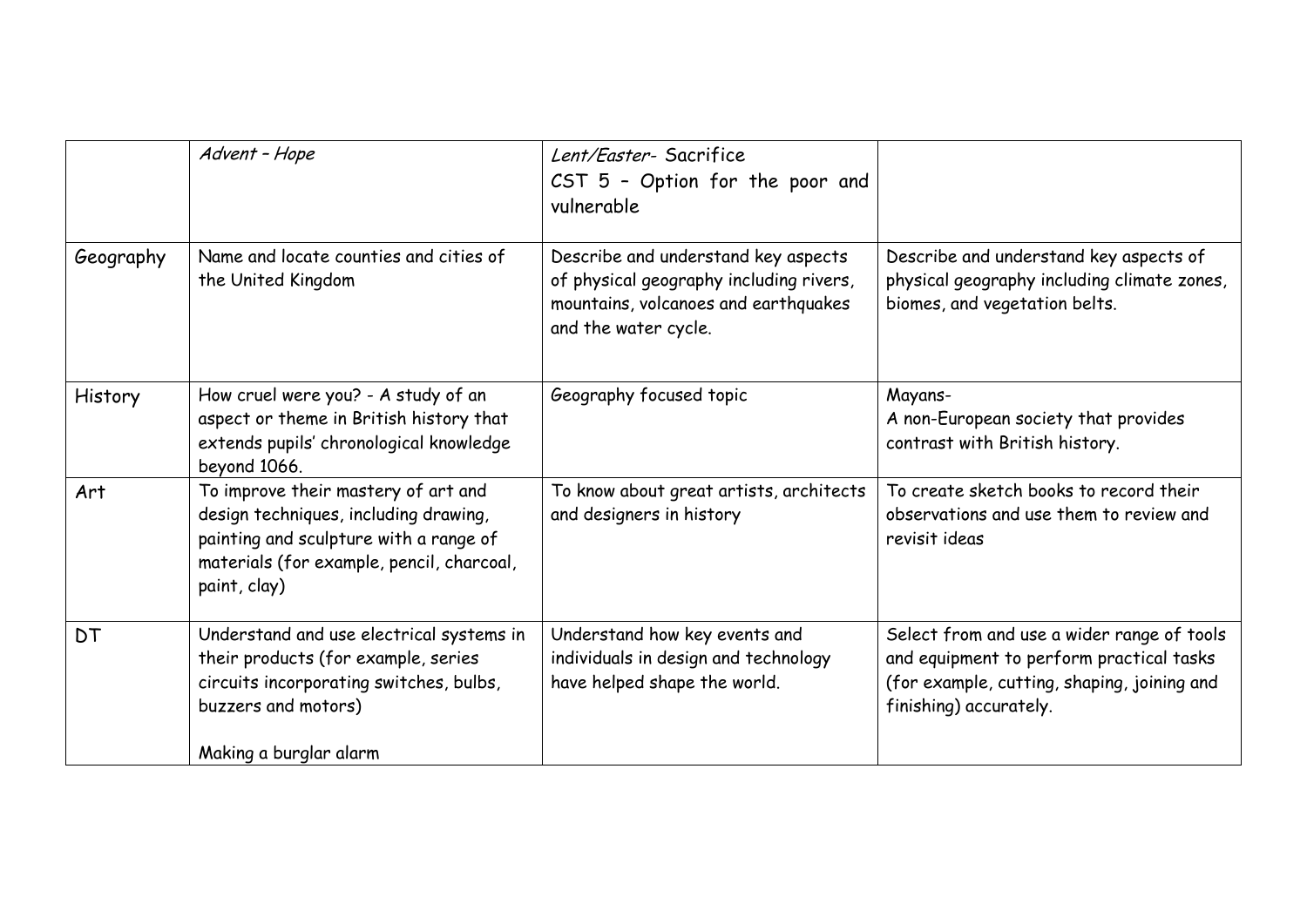|             |                                                                                                                                                                       | Apply their understanding of how to<br>strengthen, stiffen and reinforce more<br>complex structures.                                                           | Generate, develop, model and communicate<br>their ideas through discussion, annotated<br>sketches, cross-sectional and exploded<br>diagrams, prototypes, pattern pieces and<br>computer-aided design. |
|-------------|-----------------------------------------------------------------------------------------------------------------------------------------------------------------------|----------------------------------------------------------------------------------------------------------------------------------------------------------------|-------------------------------------------------------------------------------------------------------------------------------------------------------------------------------------------------------|
| Music       | <b>WOP-Drums</b>                                                                                                                                                      | WOP- Drums                                                                                                                                                     | Use and understand staff and other<br>musical notation                                                                                                                                                |
|             | play and perform in solo and ensemble<br>contexts, using their voices and playing<br>musical instruments with increasing<br>accuracy, fluency, control and expression | Improvise and compose music for a<br>range of purposes using the inter-<br>related dimensions of music                                                         |                                                                                                                                                                                                       |
| <b>PSHE</b> | Relationships<br>Families and Friendships<br>Safe Relationships<br>Respecting ourselves and others<br>Anti- bullying week - 15 <sup>th</sup> November                 | Living in the Wider World<br>Belonging to a community<br>Media literacy and digital resilience<br>Money and Work<br>Parliament Week - 17 <sup>th</sup> January | Health and Wellbeing<br>Physical health and mental wellbeing<br>Growing and Changing (SE)<br>Keeping safe<br>Healthy Week - 27 <sup>th</sup> June                                                     |
|             |                                                                                                                                                                       |                                                                                                                                                                |                                                                                                                                                                                                       |
| <b>PE</b>   | <b>Invasion Games/Athletics</b>                                                                                                                                       | Skiing                                                                                                                                                         | Dance and gym                                                                                                                                                                                         |
|             | Play competitive games, modified where<br>appropriate (for example, badminton,                                                                                        | take part in outdoor and adventurous<br>activity challenges both individually and                                                                              | perform dances using a range of movement<br>patterns                                                                                                                                                  |